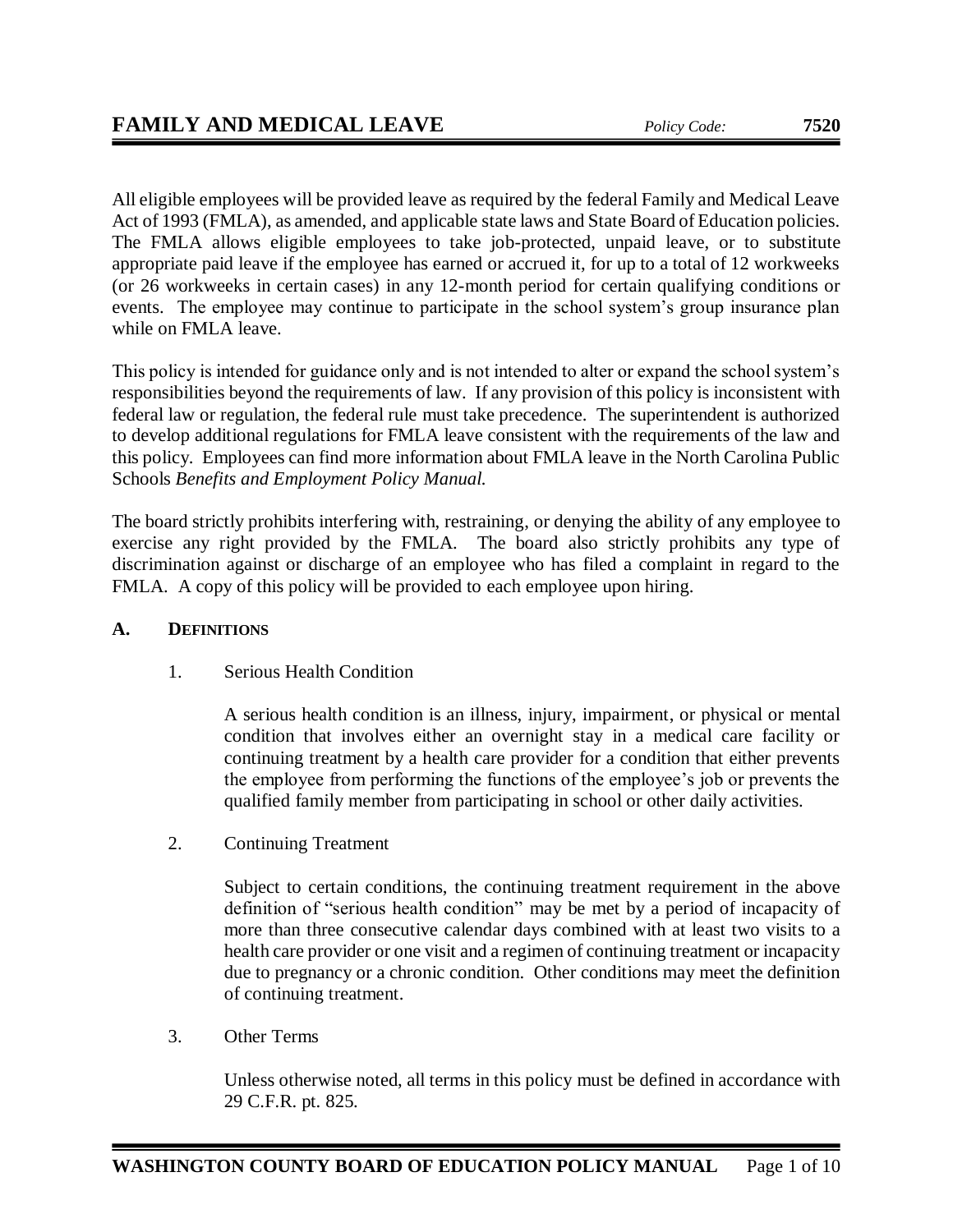# **B. ELIGIBILITY**

Generally, employees are eligible for unpaid FMLA leave if they have:

- 1. been employed by the school system for at least 12 months (not necessarily consecutively); and
- 2. worked at least 1,250 hours during the previous 12 months.

Further information about these requirements can be found in the Code of Federal Regulations at 29 C.F.R. 825.110.

# **C. QUALIFYING CONDITIONS**

Except in cases of leave to care for a covered servicemember with a serious illness or injury, an eligible employee is entitled to a total of 12 workweeks of FMLA leave during any 12-month period for any one or more of the following reasons:

- 1. the birth and first-year care of the employee's child;
- 2. adoption or foster placement of a child with the employee;
- 3. a serious health condition of the employee or the employee's spouse, child, or parent;
- 4. a qualifying exigency (see Section F) arising out of the fact that the spouse or a son, daughter, or parent of the employee has been deployed, or is on notice of an impending deployment to a foreign country as a member of the regular Armed Forces on active duty or as a member of the Reserve components of the Armed Forces under a federal call or order to active duty in support of a contingency operation; or
- 5. to care for a covered servicemember with a serious illness or injury ("covered servicemember" and "serious injury or illness" are defined in federal regulation 29 C.F.R. 825.127). An employee who is a spouse, son, daughter, parent, or next of kin of the servicemember may take leave for a period of up to 26 workweeks under this provision.

# **D. DETERMINING THE 12-MONTH LEAVE PERIOD**

The 12-month period during which an employee is eligible for FMLA leave will be from July 1 to June 30, except that the period for leave to care for a covered servicemember with a serious injury or illness begins on the first day the employee takes leave for this reason and ends 12 months later.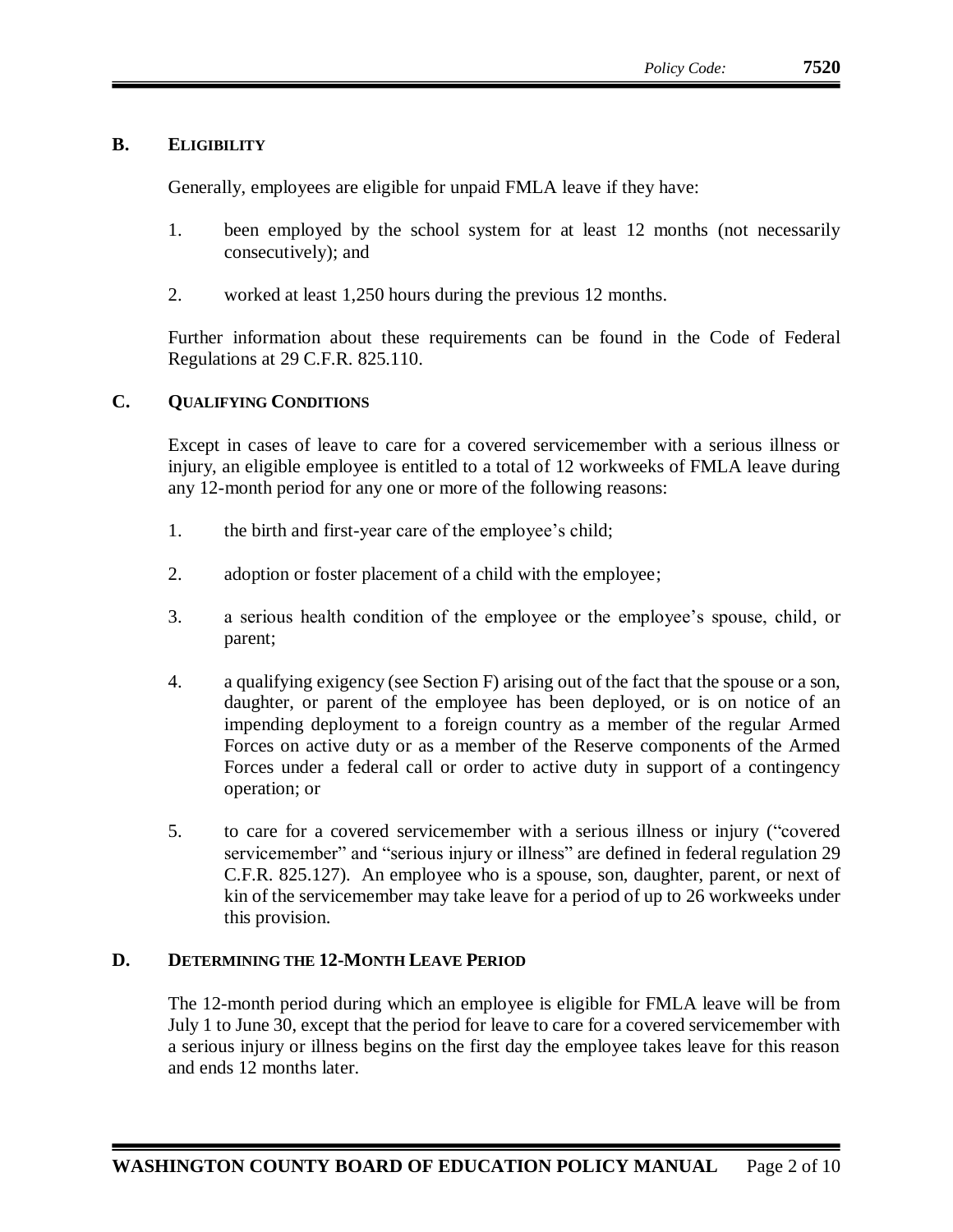# **E. ENTITLEMENT TO LEAVE**

Eligible employees may take leave as follows:

- 1. **Medical leave for serious health conditions**: A combined total of 12 workweeks during a 12-month period. The leave may be taken intermittently or on a reduced leave schedule as is medically necessary.
- 2. **Family leave for pregnancy, birth of a child, or placement of a child for foster care or adoption**: A combined total of 12 consecutive workweeks during a 12 month period. Eligibility for FMLA leave expires 12 months from the birth, foster care placement, or adoption of the child. Leave must be used in a single block of time unless the board agrees to another arrangement.
- 3. **Military service exigency**:A combined total of 12 workweeks during a 12-month period. The leave may be taken intermittently or on a reduced leave schedule.
- 4. **Leave to care for injured servicemember**: A combined total of no more than 26 workweeks during a single 12-month period. The leave may be taken intermittently or on a reduced leave schedule. If combined with other types of FMLA leave, the total leave taken in a single 12-month period still may not exceed 26 weeks.
- 5. **Spouses employed by the school system**: Spouses who are both employed by the school system and eligible for FMLA leave are limited in the amount of family leave they may take for the birth and care of a newborn child, for the placement of a child for adoption or foster care, or to care for a parent who has a serious health condition to a combined total of 12 weeks (or 26 weeks if leave to care for a covered servicemember with a serious injury or illness is also used).

### **F. QUALIFIED MILITARY SERVICE EXIGENCIES**

A military service exigency that qualifies for FMLA leave must be defined in accordance with federal regulations. Qualified exigencies may include:

- 1. short-notice deployment;
- 2. military events and related activities;
- 3. school and childcare activities;
- 4. financial and legal arrangements;
- 5. counseling;
- 6. rest and recuperation leave;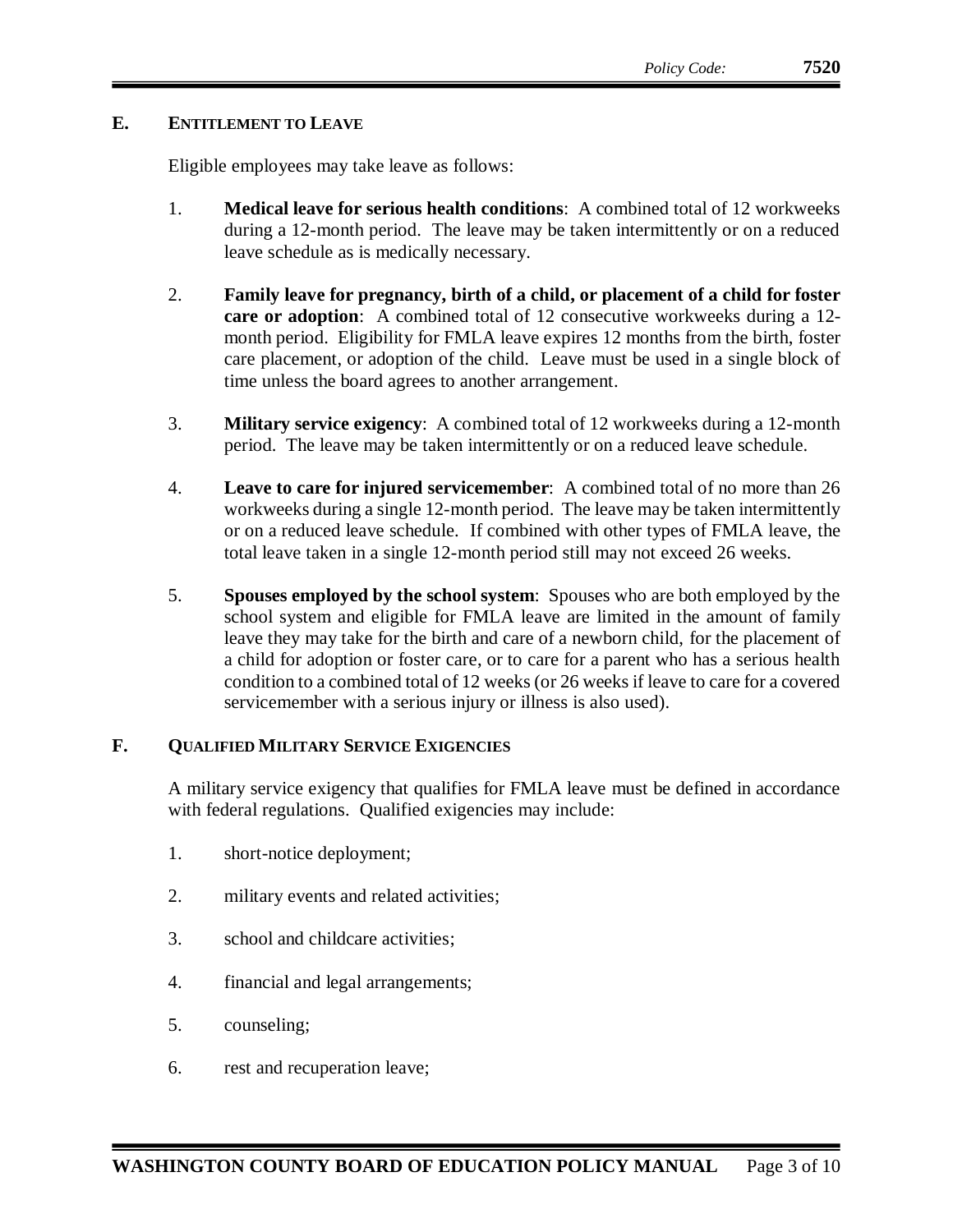- 7. post-deployment activities;
- 8. parental care; and
- 9. additional activities agreed upon by the board and employee.

### **G. INTERMITTENT OR REDUCED WORK SCHEDULE**

- 1. An employee may take FMLA leave on an intermittent or reduced leave schedule as required for the health of the employee or family member, due to a qualifying exigency, or as otherwise approved by the superintendent. The employee must make a reasonable effort to schedule treatment so as not to disrupt unduly the operations of the school. Whenever possible, the employee should discuss scheduling with his or her immediate supervisor prior to scheduling any medical treatment in order to accommodate the work schedule.
- 2. An employee who requests intermittent or reduced leave time for medical treatment of a serious health condition may be required to give the reasons for the intermittent or reduced leave schedule and the schedule for treatment.
- 3. To better accommodate an employee's need for intermittent or reduced leave for a serious health condition, the school system may require an employee to take an alternative position during the period of leave. The alternative position must have equal pay and benefits, but it does not have to have equivalent duties.
- 4. Employees may take intermittent leave in increments of one hour.
- 5. Instructional personnel are subject to special rules for taking intermittent or reduced leave. (See Section H.)

# **H. INSTRUCTIONAL PERSONNEL**

The following special rules apply to instructional personnel only. For the purposes of this policy, instructional personnel are teachers, athletic coaches, driving instructors, special education assistants, and any other employees whose principal function is to teach and instruct students.

- 1. Use of Intermittent or Reduced Schedule Leave
	- a. Instructional employees may use intermittent or reduced schedule leave only when the employee and the school system have reached an agreement on how the leave will be used.
	- b. If an instructional employee requests intermittent or reduced schedule leave for more than 20 percent of the workdays of the duration of a leave due to medical treatment, the school system may require the employee to take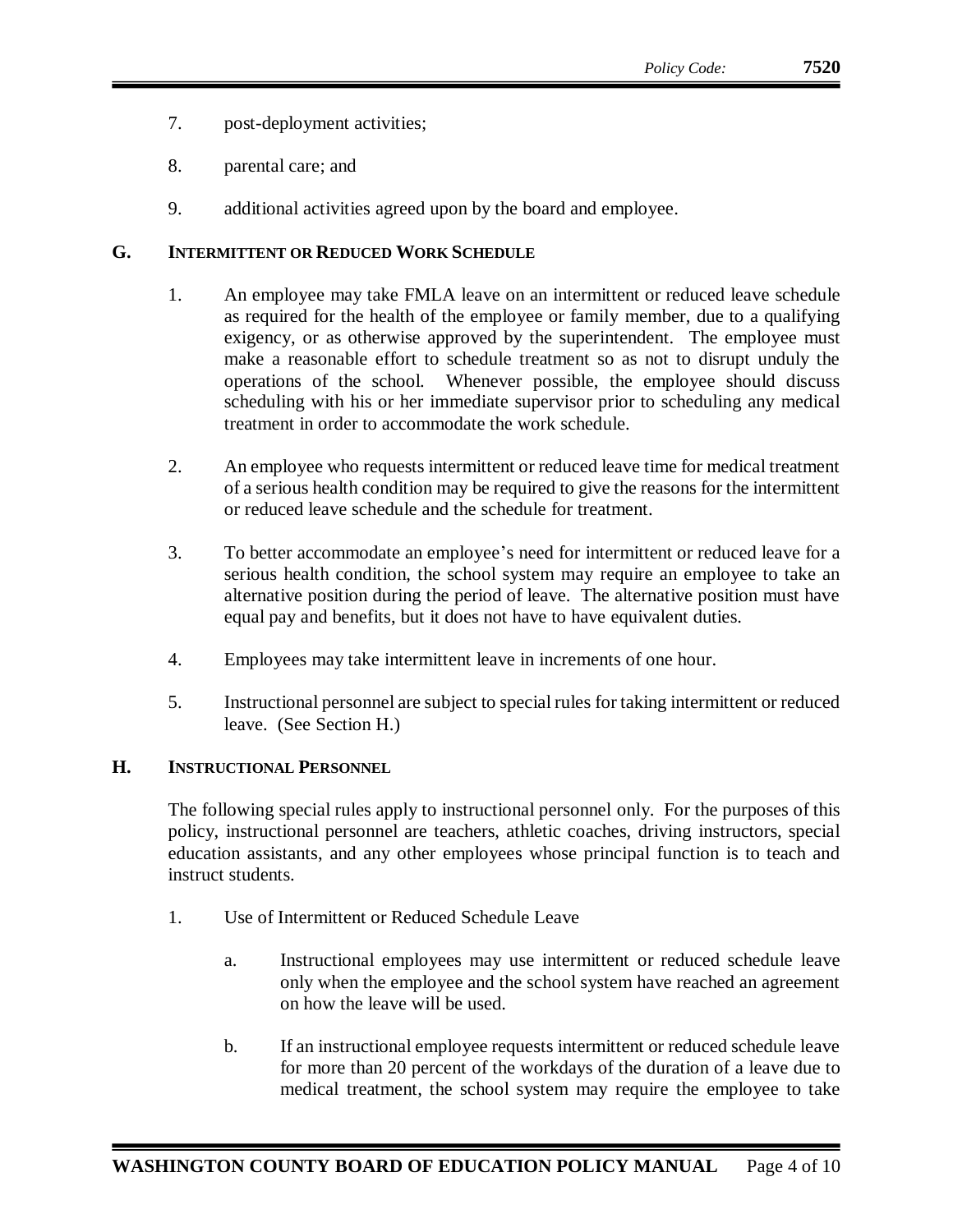continuous leave for up to the entire duration of the scheduled leave or to transfer to an alternative position with equivalent pay and benefits for the period of leave.

- c. Instructional employees who take intermittent or reduced schedule leave that constitutes 20 percent or less of the workdays during the leave period are not subject to transfer to an alternative position.
- 2. Extension of FMLA Leave at School System Discretion

The school system may require instructional personnel to continue leave through the end of the school semester if any of the following conditions exist:

- a. the leave will begin more than five weeks before the end of the term; the leave will last at least three weeks; and the employee would return to work in the last three weeks of the academic term;
- b. the leave is for a purpose other than the employee's own serious health condition or for a military exigency; the leave will begin in the last five weeks of the term; the leave will last more than two weeks; and the employee would return to work during the last two weeks of the academic term; or
- c. the leave is for a purpose other than the employee's own serious health condition or for a military exigency; the leave will begin in the last three weeks of the term; and the leave will last at least five days.

If the school system requires an instructional employee to take leave until the end of the academic term, only the period of leave until the employee is ready and able to return to work will be charged against the employee's FMLA entitlement.

### **I. EMPLOYEE'S RESPONSIBILITY WHEN REQUESTING LEAVE**

To ensure that employees receive proper notification of their rights and responsibilities and that leave is properly designated, all employees requesting any type of leave must make the request to the assistant superintendent of human resources or designee.

- 1. Employee's Responsibilities When Leave is Foreseeable
	- a. The employee must provide 30 days' advance notice of the need to take FMLA leave when the need is foreseeable. If this amount of notice is not possible, then notice must be given as soon as practicable, taking into account all of the facts and circumstances.
	- b. The employee must provide sufficient information for the school system reasonably to determine (1) whether the FMLA may apply to the leave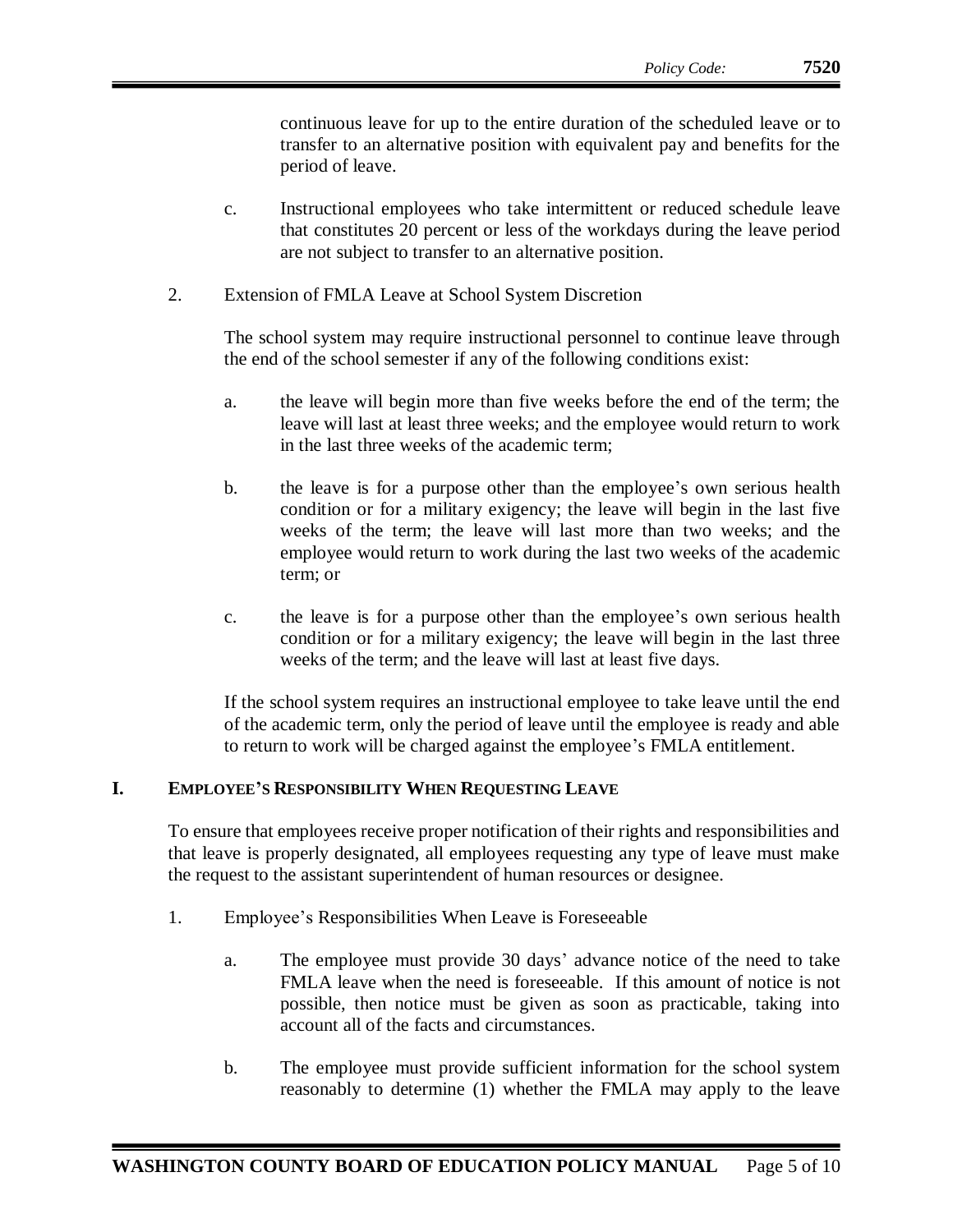request and (2) the anticipated timing and duration of the leave. This information would include, for example, notice that the employee is unable to perform job functions, notice that the family member is unable to perform daily activities, notice of the need for hospitalization or continuing treatment by a health care provider, or notice of circumstances supporting the need for military family leave.

- c. If the employee does not provide 30 days' notice and there is no reasonable justification for the delay, the school system may delay the FMLA leave until at least 30 days after the employee provides notice of the need for FMLA leave.
- d. If an instructional employee fails to give the required notice of foreseeable leave for an intermittent or reduced leave schedule, the school system may require the employee to take continuous leave for the duration of his or her treatment or may temporarily transfer the employee to an alternative position for which the employee is qualified and that has the same benefits. (See Section H.)
- 2. Employee's Responsibilities When Leave is Not Foreseeable
	- a. When leave is not foreseeable, the employee must comply with the usual school system procedures for notifying his or her supervisor of the absence and requesting leave, including any applicable requirements established by policy 7510, Leave. If the employee fails to do so, the leave may be delayed or denied.
	- b. When giving notice of an absence, the employee must inform the supervisor if the requested leave is for a reason for which FMLA leave was previously taken or certified.
	- c. The employee also must notify the assistant superintendent of human resources or designee of the need for FMLA leave as soon as practicable.
	- d. All employee responsibilities in the FMLA for notice, medical certification, fitness for duty certification, and notice of intent to return to work apply as specified in this policy and policy 7510.

#### **J. SCHOOL SYSTEM'S DESIGNATION AND NOTICE TO EMPLOYEE**

1. Whether or not the employee specifically requests FMLA leave, the assistant superintendent of human resources or designee is responsible for asking any questions of the employee necessary to make a determination of whether the leave is FMLA-eligible, unless the employee has already requested and received FMLA leave or certification for the same condition or event. The assistant superintendent may require the employee to provide notice of the need and the reason for leave.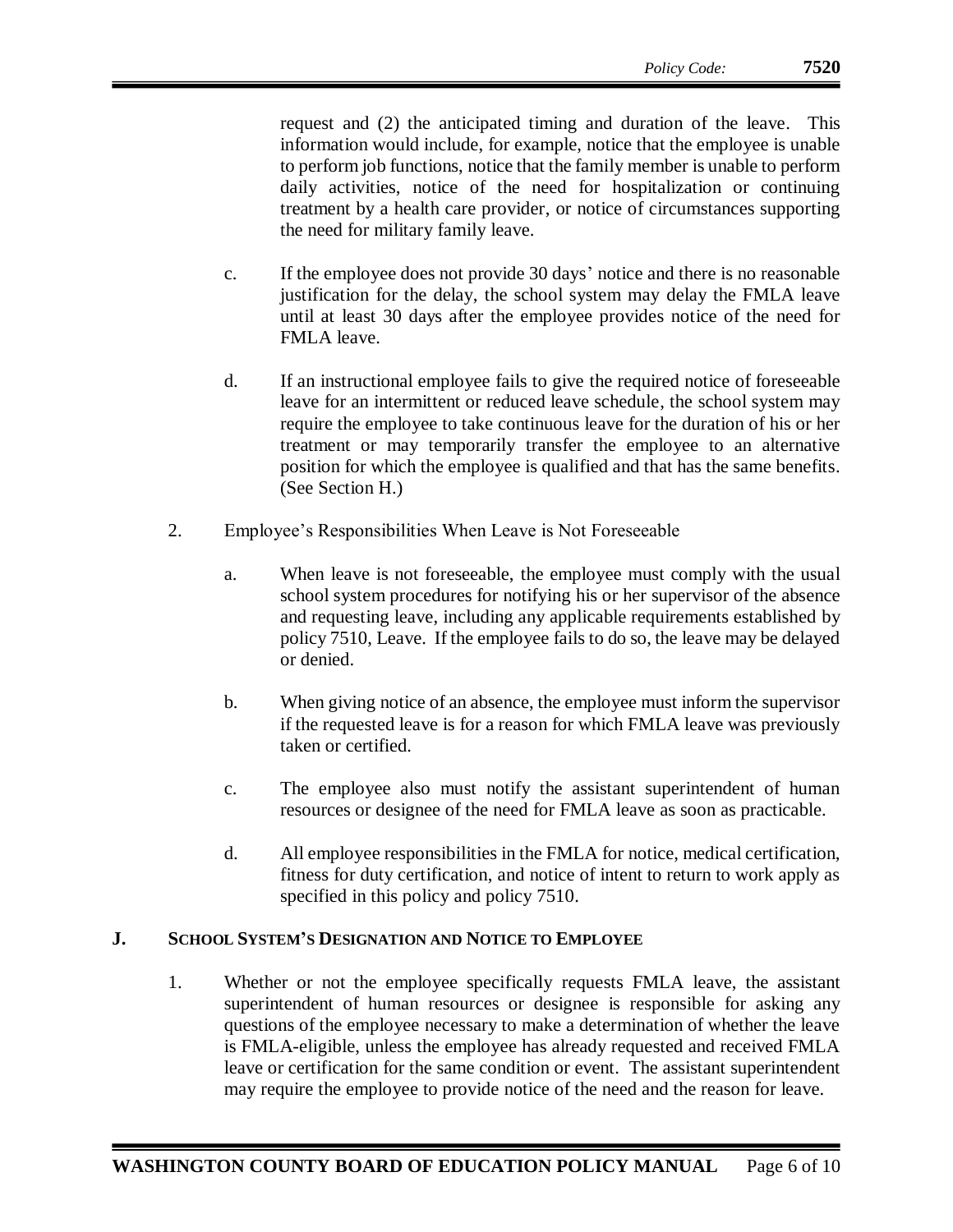2. The assistant superintendent for human resources or designee shall provide all legally-required notices to the employee within five days of receiving this information or otherwise learning that an employee's leave may be for an FMLAqualifying reason, unless there is a justifiable delay, such as a delay for documentation.

The required notices must indicate whether the employee is eligible under the FMLA. If the employee is eligible, the notice must specify any additional information required from the employee and must explain the employee's rights and responsibilities under the FMLA. If the employee is not eligible, the notice must provide a reason for the ineligibility. The required notices also must state whether the leave will be designated as FMLA-protected and, if so, the amount of leave that will be counted against the employee's leave entitlement.

- 3. Leave may be designated as both FMLA-eligible and as leave under the school system's paid leave policy if paid leave has been substituted. Such leave would be counted toward the employee's 12-week FMLA entitlement. In addition, the assistant superintendent of human resources may designate an absence (taken as paid or unpaid leave) that meets the criteria for an FMLA-qualifying absence as part of the employee's total FMLA entitlement, whether or not the employee has requested FMLA leave. (See Section M.)
- 4. Leave that has been taken for an FMLA-qualifying reason may be retroactively designated as FMLA leave with appropriate notice to the employee, provided that such designation does not cause harm or injury to the employee.

# **K. CERTIFICATION**

The school system reserves the right to require employees to provide certification of any FMLA-qualifying event or condition of the employee or the employee's spouse, child, parent or next of kin, including certification for military exigency leave. The school system will not request more medical certification information than that allowed by the FMLA and the Americans with Disabilities Act. The assistant superintendent may request a second or third opinion at the school system's expense if reason to doubt the validity of a medical certification exists. The school system may require periodic recertification to support the leave, as permitted by law.

# **L. RETURN TO WORK**

The school system may require an employee to periodically report on his or her status and intent to return to work. Any employee who is taking leave through the end of an academic semester must report on his or her intent to return to work no later than four weeks before the end of the academic semester. In addition, the school system may require the employee to report on his or her intent to return to work on a regular basis while on FMLA leave.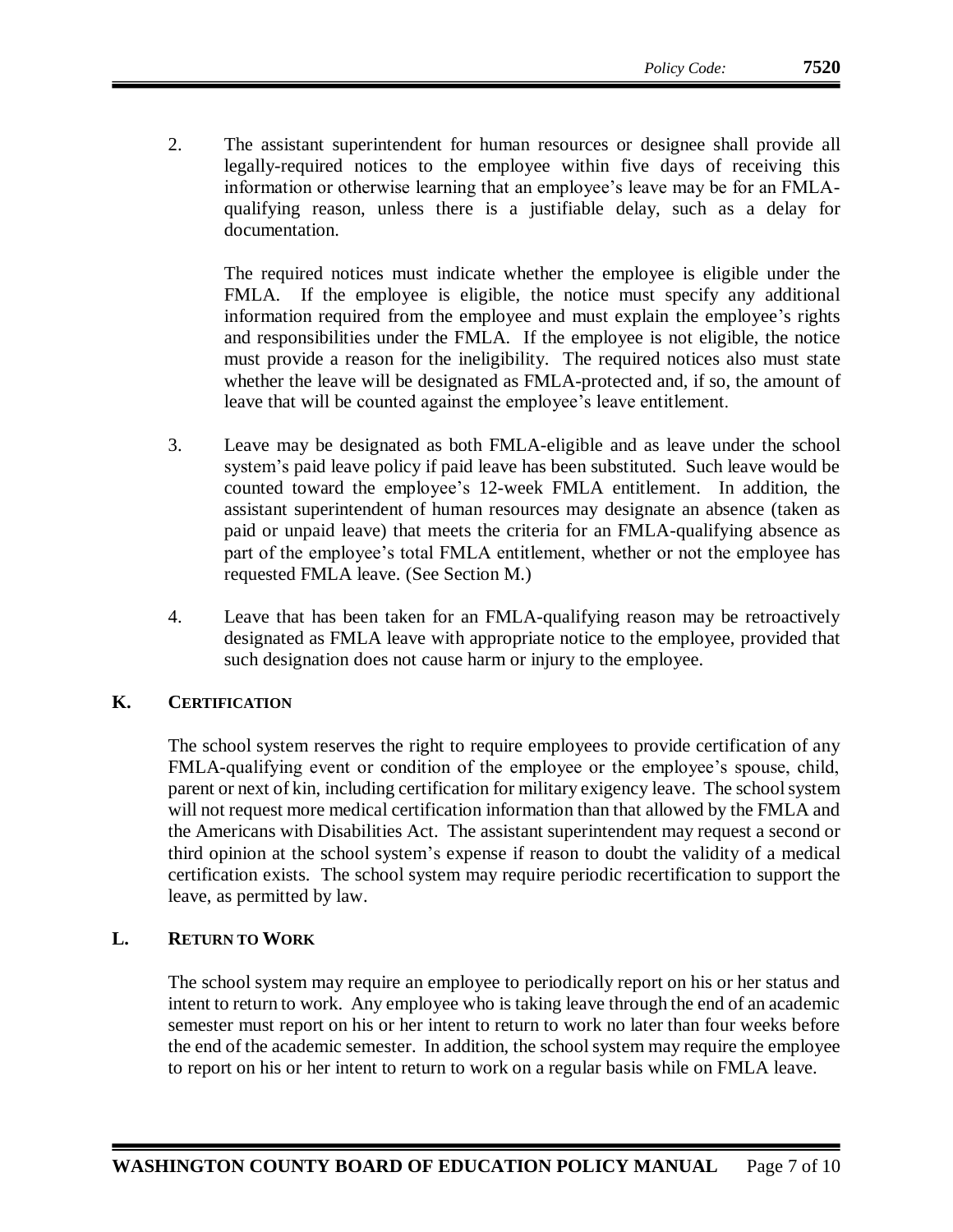Before an employee returns to work from FMLA leave taken for the employee's own serious health condition, the employee must present a "fitness-for-duty" certification that states that the employee is able to return to work. This requirement does not apply to an employee taking intermittent leave unless the employee's condition presents a reasonable safety concern.

# **M. SUBSTITUTION OF PAID LEAVE**

- 1. The school system will substitute appropriate paid leave, including sick leave, personal leave and vacation time for unpaid, FMLA leave to the extent allowed by law and policy, giving proper notice to the employee that the leave is designated as FMLA.If an employee has exhausted his or her accrued paid leave but an FMLAqualifying reason for absence continues, the school system will designate resulting absences as protected FMLA leave until the employee has used all allowable FMLA leave. Such absences will be unpaid.
- 2. When an employee has an absence (taken as paid or unpaid leave) that meets the criteria for an FMLA-qualified absence, the school system may, with proper notice to the employee, designate the absence as part of the employee's total annual FMLA entitlement. If the absence continues for more than 10 days, all employee responsibilities in the FMLA to provide notice for foreseeable and unforeseeable leave, medical certification, fitness for duty certification, and notice of intent to return to work apply as specified in this policy and policy 7510.
- 3. An employee must not be permitted to exhaust use paid leave before beginning FMLA leave if it has been determined that the employee's reason for using paid leave meets the FMLA eligibility requirements.

#### **N. RESTORATION TO EQUIVALENT POSITION**

1. Generally

Employees, except "key" employees, will be restored to the same or an equivalent position upon return from FMLA leave.

The equivalent position will have virtually identical pay, benefits, and working conditions, including privileges, perquisites, and status, as the position the employee held prior to the leave. The position also must involve substantially similar duties and responsibilities, which must entail substantially equivalent skill, effort, responsibility, and authority. All positions within the same job classification are considered "equivalent positions" for the purposes of this policy, so long as these conditions are met. For licensed employees, all positions with the same salary and licensure requirements also will be considered equivalent positions, so long as these conditions are met.

2. Key Employees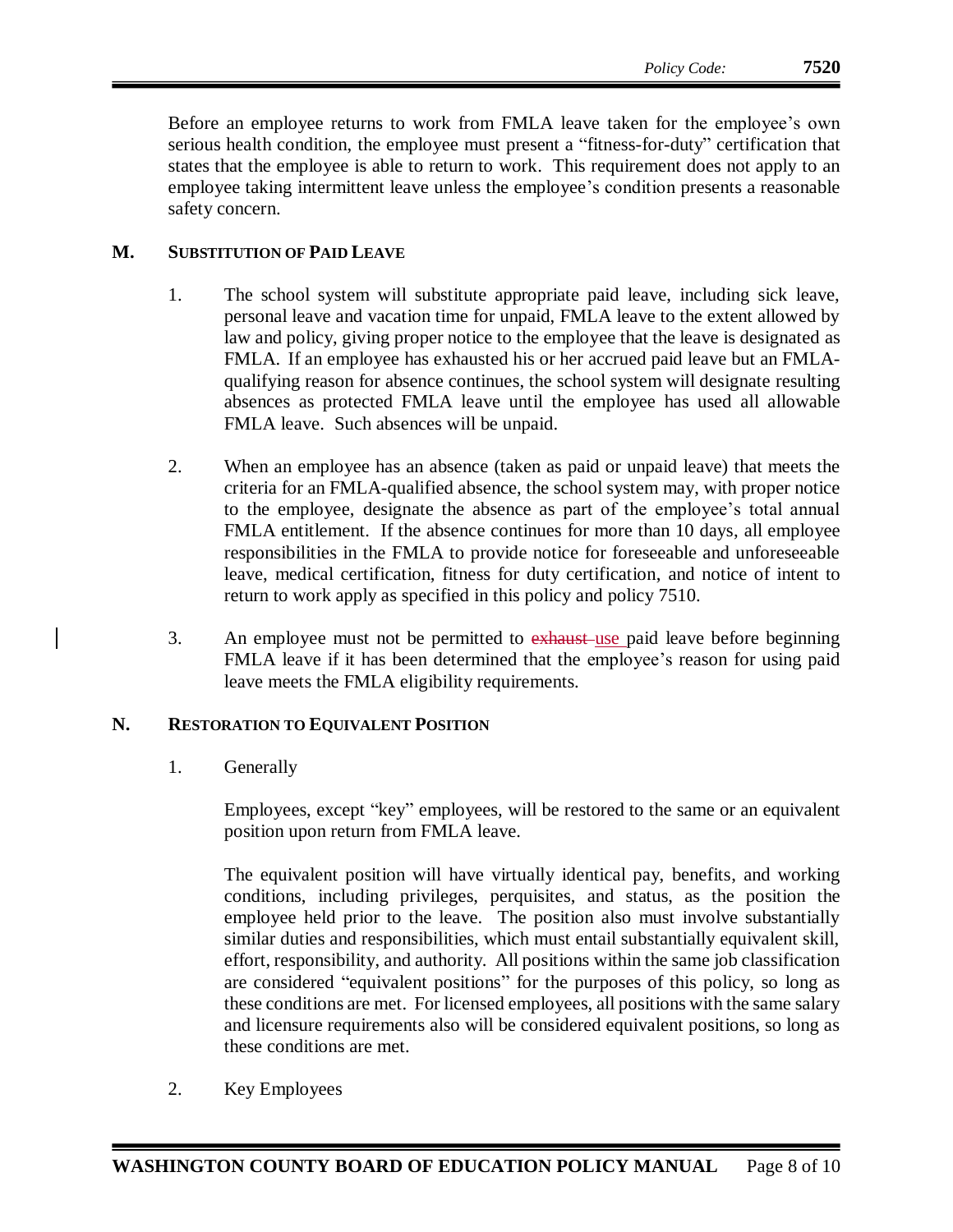Key employees do not have the right to be restored to the same or an equivalent position upon their return from FMLA leave. Key employees are salaried FMLAeligible employees who are among the highest paid 10 percent of all employees. If restoring a key employee would result in substantial and grievous economic injury to the school system, then the school system has no obligation to restore the employee to the same or an equivalent position.

An employee will be informed at the time leave is taken if he or she is considered a key employee and will be informed once a determination is made that the employee will not be restored to the same or an equivalent position upon return from FMLA leave. A key employee who has been informed that he or she will not be restored still has the right to health benefits for the full period in which he or she is eligible for FMLA leave.

### **O. CONTINUATION OF HEALTH BENEFITS**

Health care coverage and benefits will be continued for the duration of an employee's FMLA leave on the same conditions as would have been provided if the employee had continued working. Employees do not have the right to the accrual of earned benefits during FMLA leave. If an employee takes intermittent or reduced leave, he or she has the right to maintain the same health care benefits, but earned benefits may be reduced in proportion to hours worked when such a reduction is normally based upon hours worked.

The school system may recover from the employee the cost of health insurance premiums paid on behalf of the employee while the employee was on unpaid FMLA leave if the employee does not return to work after the leave, so long as the reason for not returning does not relate to a serious health condition or to circumstances beyond his or her control.

### **P. POSTING REQUIREMENT**

The superintendent or designee shall ensure that notices of FMLA provisions and information on procedures for filing complaints are posted in places that are readily accessible to employees and applicants.

#### **Q. RECORDKEEPING REQUIREMENT**

The human resources office shall maintain records of the following information for at least three years: basic payroll and identifying employee data, the dates (or hours) of FMLA leave taken by each employee, and premium payments of employee benefits. Medical information, such as that relating to medical certifications, also will be maintained in the human resources office in confidential medical records.

The assistant superintendent will maintain for at least three years copies of employee notices, including general and specific notices, any other documents describing employee